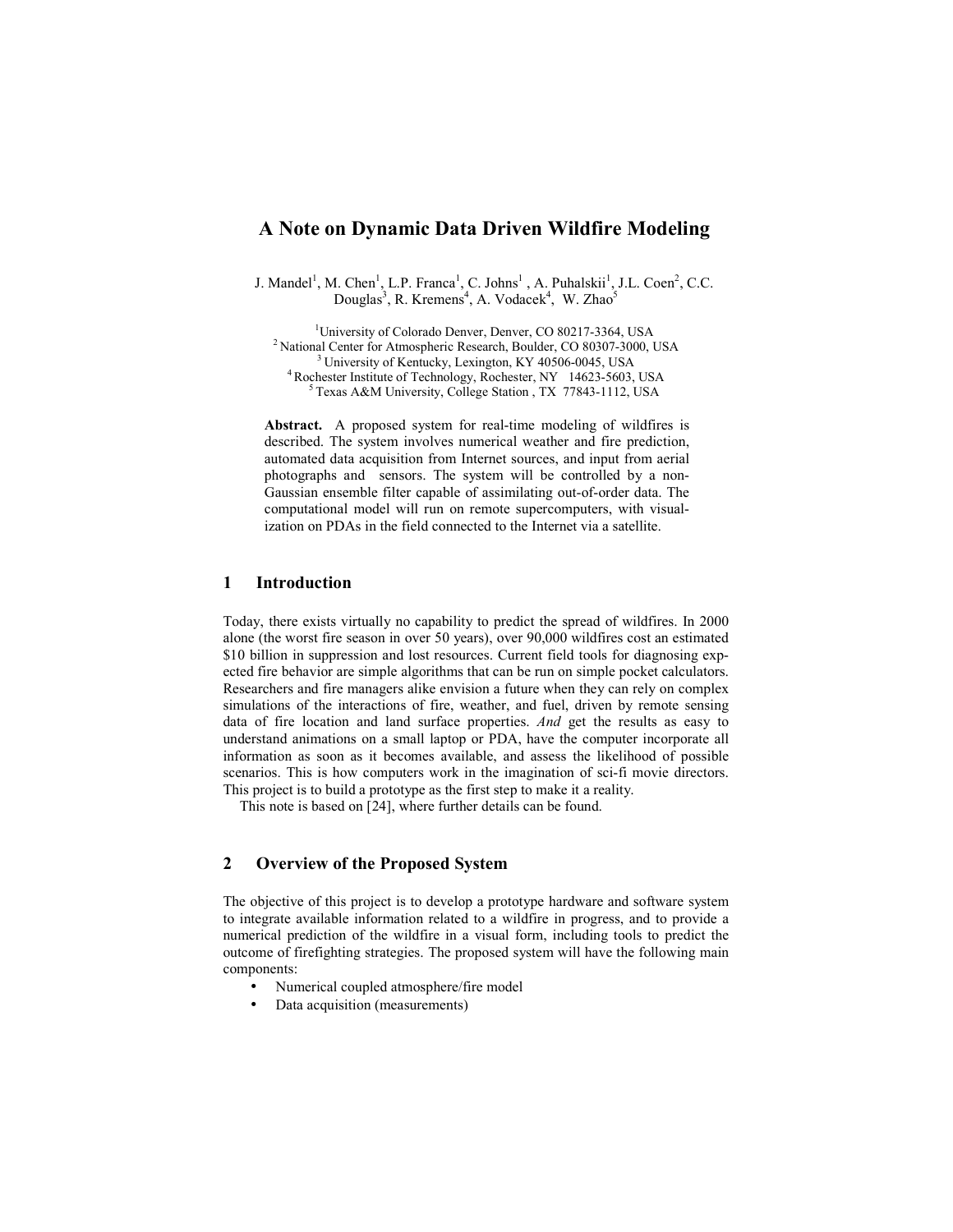- 2 J. Mandel et al.
	- o From Internet: maps (GIS), aggregated fire information, weather
	- o Field information: aerial photos, sensors
	- Visualization and user interface
	- Dynamic Data Assimilation control module
	- Guaranteed secure communication infrastructure

The numerical model accepts data in a mesh format. The Dynamic Data Assimilation control module will call the numerical model to execute multiple simulations, extract data from the state of the numerical model to be compared with the measurements and modify the state of the numerical model to match the measurements. The visualization and user interface module will display the results of the simulation and support user input to control alternative firefighting scenarios.

The numerical model will run on one or more remote supercomputers, while the visualization and user interface will run on PDAs in the field. Software agents and search engines will provide internet data, while networked sensors and cameras in airplanes will provide the field data. The field internet connection will be implemented using a local wireless network, bridged to the internet by a consumergrade cheap broadband satellite connection and satellite data phones.

### **3 Weather and Fire Model**

NCARís *coupled atmosphere-fire mode*l is described in detail in [9, 12, 13, 14]. A *3D atmospheric prediction model* [7, 8, 10, 11] has been coupled with an *empirical fire spread model* [1, 2, 29, 30] such that the heat fluxes from the fire feed back to the atmosphere to produce fire winds, while the atmospheric winds drive the fire propagation. This wildfire simulation model can thus represent the complex interactions between a fire and local weather.

The existing numerical model is a legacy FORTRAN code that took a quarter of century and substantial scientific expertise to develop. We are proceeding in these steps: encapsulate execution of one time step as a subroutine; define and enforce software interfaces; upgrade the fire model from empirical to differential equations based; and speed up the model using techniques such as OpenMP and multigrid.

The overall system will run many instances of the model simultaneously; we expect that each instance of the model will run on a single CPU or an SMP node.

Our next step up from an empirical model of fire propagation is a model based on a reaction-convection-diffusion equation describing simplified fire physics with additional stochastic terms, which also model spotting (secondary fires started by flying embers). For related models, see [4, 16, 22]. There are two coupled equation: one for the temperature, derived from the balance of heat fluxes, and one equation for the rate of consumption of the fuel. The temperature influences the burn rate, which in turn determines the term for the heat flux generated by the burning in the equation for the temperature. Added stochastic terms are a noise expressing the uncertainties of the model, and flight of burning embers, modeled by replacing (with a certain probability, dependent on the temperature and the wind) the temperature a point by the temperature at another randomly selected point.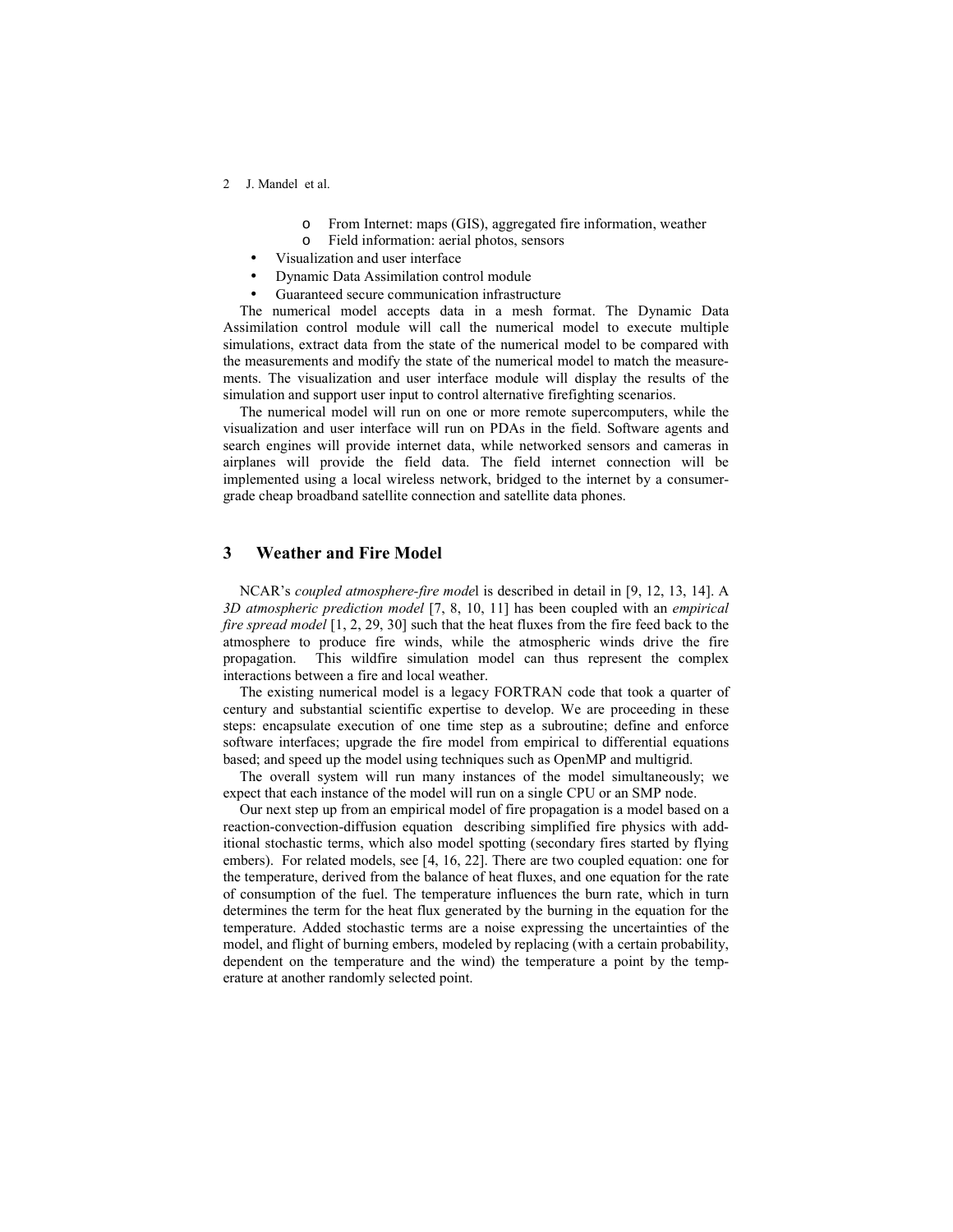Anticipated developments of the fire model include several species of fuel to model different types of fire (grass, brush, crown fire), spotting terms with delay to account for the time it takes for the fire started by the flying embers to become visible on the computational grid scale, and of course coupling with the NCAR atmosphere model.

#### **4 Data Acquisition**

Maps, sometimes including fuel information, are available from GIS files maintained by public agencies as well as private companies. We are working on translating the GIS format files into meshed data suitable for input into the model. Raw as well as assimilated weather data are readily available from numerous sources on the Internet, including NOAAPORT broadcast, MesoWest weather stations, and the Rapid Update Cycle (RUC) weather system by NOAA. Aggregated fire information is available from the GeoMAC project at USGS. The challenge here is to develop intelligent converters of the information, which can deal with the constantly changing nature of Internet sites.

Thermal and near infrared images obtained from a manned or unmanned airborne platform is perhaps one of the best means of tracking the advance of wildland fires [28, 32]. Infrared radiation will pass through smoke relatively unattenuated, thus providing a signal of the exact fire location.

To obtain the geographic coordinates for the ground locations of individual pixels in an image that may correspond to the fire front or hotspot, the location and the direction that the camera was pointing at the time of image capture can be obtained by a combination of GPS readings for aircraft position and 3-axis inertial measurement unit data to determine the pointing direction of the camera. Terrain induced distortion can be corrected by parallax measurements on overlapping stereo images, or from given knowledge of the terrain and the camera pointing direction and altitude [25]. While topographic maps exist for much of the U.S., one very promising data set for the U.S. and much of the rest of the world is from the Shuttle Radar Topography Mission [27].

Networked, autonomous environmental detectors may be placed in the vicinity of a fire for point measurements of fire and weather information [21]. For geolocation, the units can either be built with a GPS capability or a less expensive approach is to plan for a GPS position to be taken at the exact location of the deployment using an external GPS unit and uploading the position data to the detector memory.

### **5 Dynamic Data Assimilation**

An important feature of DDDAS is that the model is running all the time and it incorporates new data as soon as it arrives. Also, in this application, uncertainty is dominant because important processes are not modeled, there are measurement and other errors in the data, the system is heavily nonlinear and ill-posed, and there are multiple possible outcomes. This type of problem is a natural candidate for sequential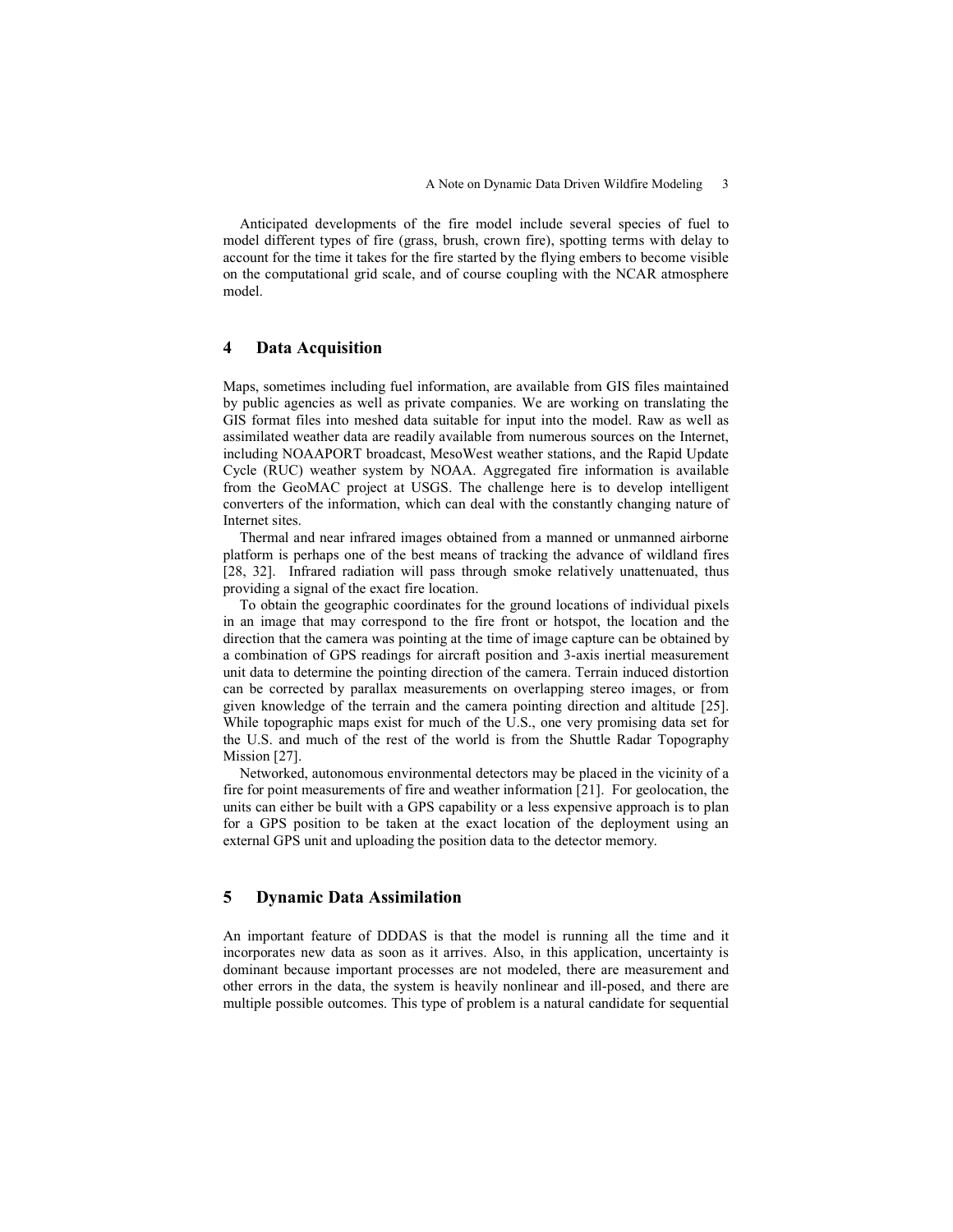#### 4 J. Mandel et al.

Bayesian filtering (sequential because the data is incorporated sequentially as it arrives rather than all at once). The state of the system at any time period is represented by a collection of physical variables and parameters of interest, usually at mesh points. To be able to inject data arriving out of sequence, we will work with the *time-state vector x,* which will contain snapshots of system states at different points in time. The knowledge of the time-state of the system is represented in the model as a *probability density function p(x).* The model will represent the probability distribution using an ensemble of time-state vectors  $x_1, \ldots, x_n$ . Thus, the number of the system states maintained by the model will be equal to the number of time snapshots saved for updating out of order data multiplied by the ensemble size, a product that will easily reach the thousands. Each of these system states will be advanced in time via separate simulations and substantial parallel supercomputing power will be required.

Sequential filtering consists of successive updating of the model state using data via Bayes theorem. The current state of the model is called the *prior* or the forecast probability density  $p(x)$ . The arriving data consists of measurements *y* along with an information how the measured quantities are derived from the system state  $x$ , and information about the distribution of measurement errors. That is, the additional information provided by the data to the model is represented by the vector *y* and a conditional probability density function  $p(y|x)$ . The update is incorporated into the model using the Bayes theorem, resulting in the *posterior* or *analysis* probability density

$$
p^{a}(x) = \frac{p(y|x)p^{f}(x)}{\int p(y|\xi)p^{f}(\xi)d\xi},
$$
\n(1)

which then becomes the new state of the model. The model states continue advancing in time, with a corresponding advancement of the probability density, until new data arrives. The system states for times within the time stamps of the data are system estimation. The system states beyond the time stamp of the data constitute a prediction. Note that advancing the model in time and injecting the data into the model is decoupled.

Clearly, the crucial question is how the probability distributions are represented in the model. The simplest case is to assume normal distributions for the states *x* and the conditional distributions  $p(y|x)$  and that the observations *y* depend linearly upon the states. These assumptions give the well-known Kalman filter formulas [20]. In particular, the posterior is also normal with the mean equal to the solution  $x^a$  of the least squares problem

$$
\min_{x^a} \left\{ (x^a - x^f)^T \Sigma^{-1} (x^a - x^f) + (y - Hx^a)^T R^{-1} (y - Hx^a) \right\}.
$$
 (2)

Ensemble Kalman filters [17, 18, 19, 31] represent a normal distribution by a sample, which avoids manipulation of covariance matrix  $\Sigma$ , replacing it with sample covariance estimate. Thus, the ensemble approach is particularly useful in problems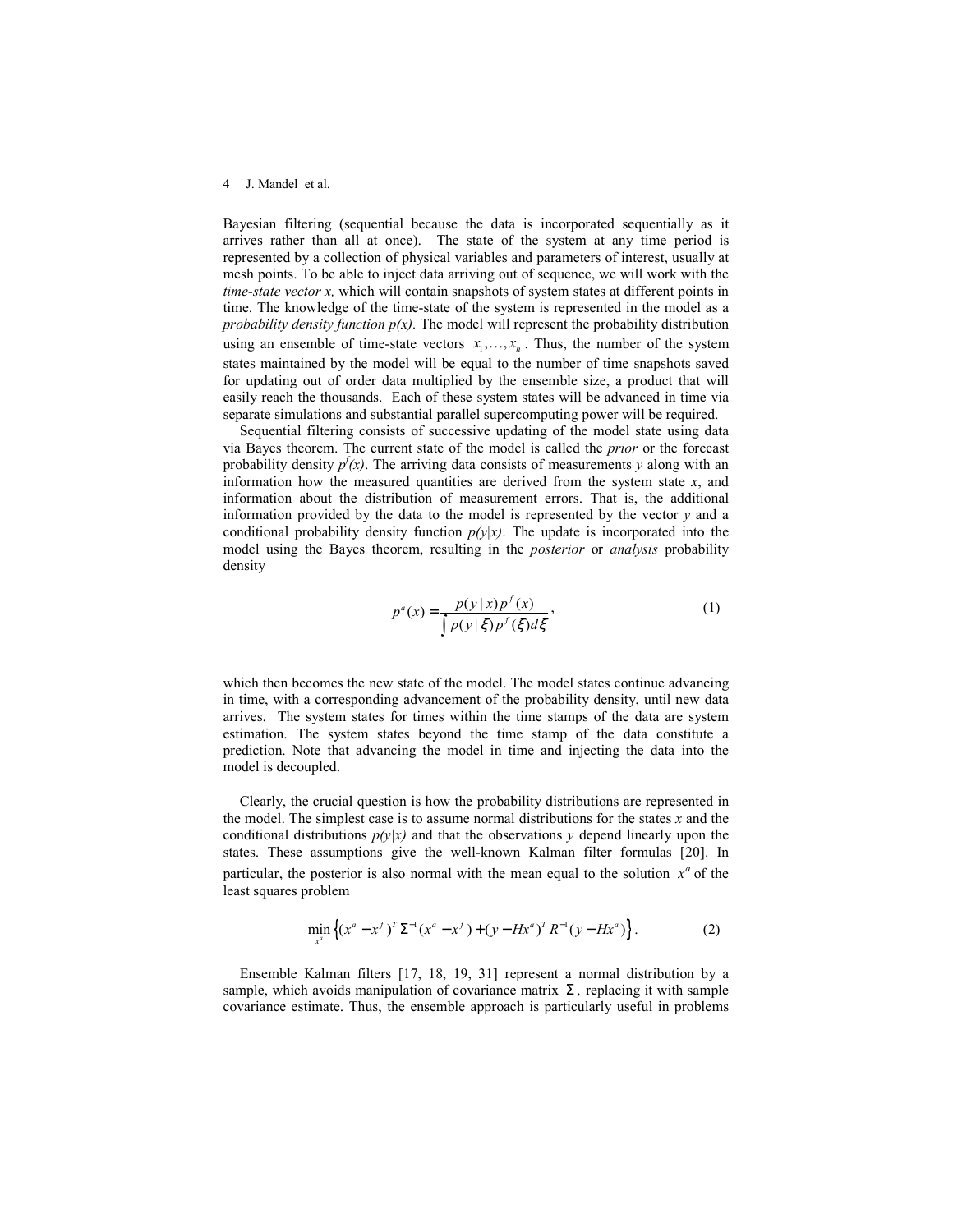where the state vector  $x$  or the observation vector  $y$  are large. However, existing methods do not support out of order data, because they operate on only one time snapshot, and extensions of ensemble filters to the time-state model described here have to be worked out. Further, if the time evolution function  $f$  is nonlinear or the observation matrix  $H$  in (2) is replaced by a nonlinear function, the probability distribution  $p(x)$  is not expected to be normal. Particle filters [3, 15] can approximate any probability distribution, not only normal, by a sample of vectors  $x_1, \ldots, x_n$ , with corresponding weights  $w_1, \ldots, w_n$ ; then approximately  $x \sim D$ , where the probability of any event  $\omega$  is calculated by

$$
D(\omega) = \sum_{x_i \in \omega} w_i \ . \tag{3}
$$

Time-state models have been used in processing out-of-order data by particle filters [23]. But the approximation (3) is rather crude and, consequently, particle filters generally require large samples, which is not practical in our application. For this reason, we are investigating data assimilation by ensemble filters based on Gaussian mixtures [5, 6], where the probability distributions are approximated by a weighted mixture of normal distributions, such as

$$
x \sim N(\mu_i, \Sigma_i) \text{ with probability } p_i. \tag{4}
$$

To assimilate data that depends on system state in a highly nonlinear way, such as fire perimeters from aerial photographs, one of the options we are investigating is replacing the least squares problem (2) by the nonlinear optimization problem

$$
\min_{x^a} \left\{ (x^a - x^f)^T \Sigma^{-1} (x^a - x^f) + (y - h(x^a))^T R^{-1} (y - h(x^a)) \right\},\tag{5}
$$

which may have multiple local minima. Alternatively, we consider updating the model state by minimizing some probabilities that the solution is off by more than a given amount, e.g.,

$$
\min_{x^a} \left\{ P(\neg \,|\, x^a - x^f \mid < \varepsilon_x \ \vee \ \neg \,|\, y - h(x^a) \mid < \varepsilon_y) \right\},\tag{6}
$$

where the inequalities are understood term by term, and  $\epsilon_x$ ,  $\epsilon_y$  are vectors of tolerances. This type of threshold estimates, related to Bahadur efficiency [26], could be quite important in fire problems, because of the nature of fires. Unlike in the case when the distribution of *x* is normal, here a least squares estimate may say little about whether or not the ignition temperature in a given region has been reached.

The Dynamic Data Assimilation module needs also to steer the data acquisition. In terms of the Bayesian update, one method of steering would be to select the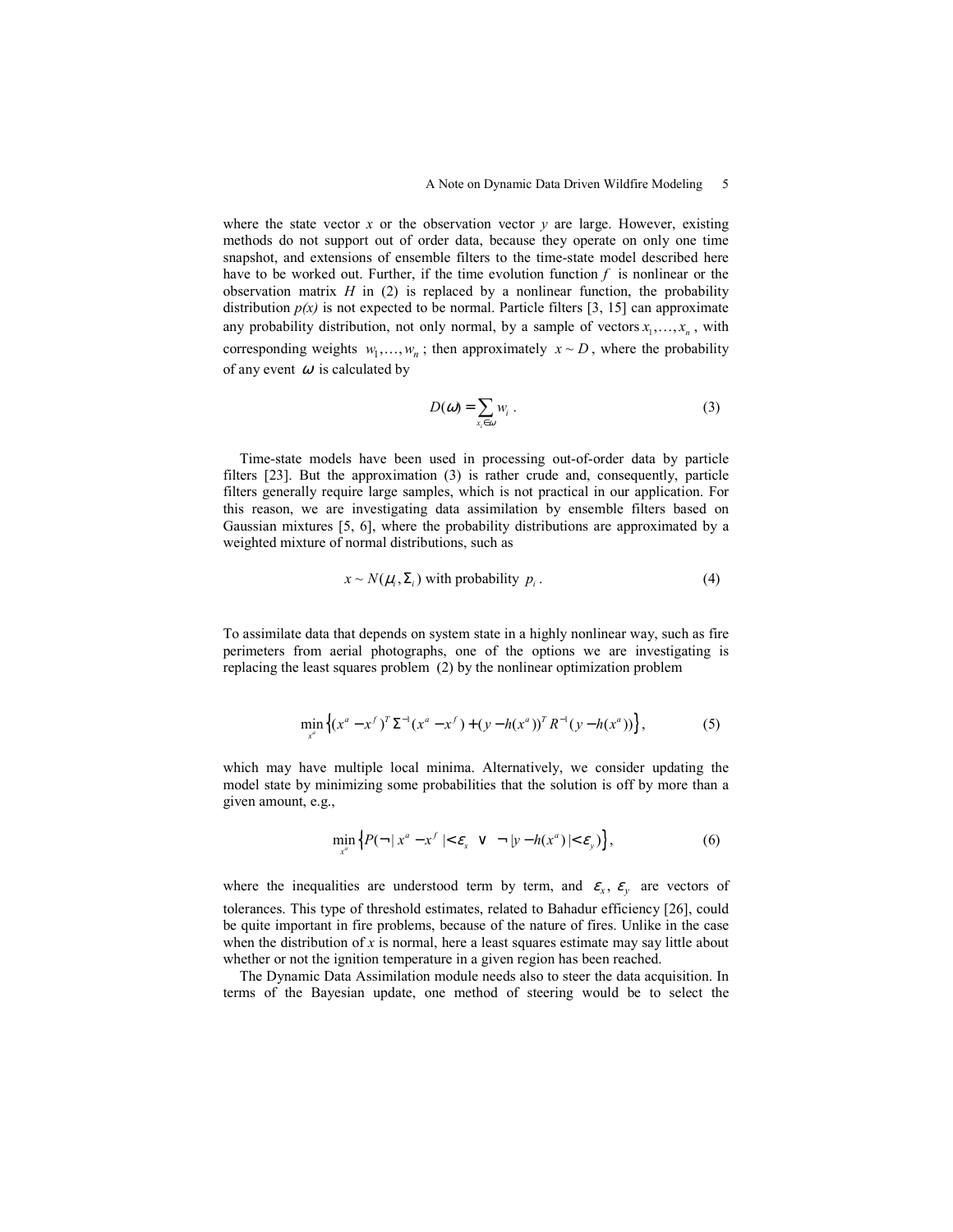6 J. Mandel et al.

measurements to minimize the variance of the posterior distribution. In the linear Gaussian case, this becomes an optimization problem for the observation matrix *H* under the constraints of what measurements can be made.

Finally, guaranteed secure communication [33] delivers messages within a preset delay with a given probability close to one. This means that loss of data or loss of communication with ensemble members could be, in principle, handled as a part of the stochastic framework, and the Dynamic Data Assimilation module should take advantage of that.

#### **Acknowledgments**

This research has been supported in part by the National Science Foundation under grants ACI-0325314, ACI-0324989, ACI-0324988, ACI-0324876, and ACI-0324910.

### **References**

- 1. Albini, F. A.: PROGRAM BURNUP: A simulation model of the burningof large woody natural fuels. Final Report on Research Grant INT-92754-GR by U.S.F.S. to Montana State Univ., Mechanical Engineering Dept. (1994)
- 2. Anderson, H.: Aids to determining fuel models for estimating fire behavior. USDA Forest Service, Intermountain Forest and Range Experiment Station, Report INT-122 (1982)
- 3. Arulampalam, M., Maskell, S., Gordon, N., Clapp, T.: A tutorial on particle filters for online nonlinear/non-Gaussian Bayesian tracking*, IEEE Transactions on Signal Processing*, 50 (2002) 174-188
- 4. Asensio, M. I., Ferragut, L.: On a wildland fire model with radiation, *Int. J. Numer. Meth. Engrg*, 54 (2002) 137-157
- 5. Bengtsson, T., Snyder, C., Nychka, D.: A nonlinear filter that extends to high dimensional systems. *J. of Geophys. Res. - Atmosphere, in review* (2003)
- 6. Chen , R., Liu, J. S.: Mixture Kalman filters, *J. of the Royal Statistical Society: Series B*, 62 (2000) 493-508
- 7. Clark, T. L.: A small-scale dynamic model using a terrain-following coordinate transformation, *J. of Comp. Phys.*, 24 (1977) 186-215
- 8. Clark, T. L.: Numerical simulations with a three-dimensional cloud model: lateral boundary condition experiments and multi-cellular severe storm simulations, *J. Atmos. Sci*., 36 (1979) 2191-2215
- 9. Clark, T. L., Coen, J., Latham, D.: Description of a coupled atmosphere-fire model, *Intl. J. Wildland Fire*, 13, in print (2004)
- 10. Clark, T. L., Hall, W. D.: Multi-domain simulations of the time dependent Navier- Stokes equations: Benchmark error analysis of some nesting procedures, *J. of Comp. Phys.*, 92 (1991) 456-481
- 11. Clark, T. L., Hall, W. D.: On the design of smooth, conservative vertical grids for interactive grid nesting with stretching, *J. Appl. Meteor*., 35 (1996) 1040-1046
- 12. Clark, T. L., Jenkins, M. A., Coen, J., Packham, D.: A coupled atmospheric-fire model: Convective feedback on fire line dynamics, *J. Appl. Meteor*, 35 (1996) 875-901
- 13. Clark, T. L., Jenkins, M. A., Coen, J., Packham, D.: A coupled atmospheric-fire model: Convective Froude number and dynamic fingering, *Intl. J. of Wildland Fire*, 6 (1996) 177- 190